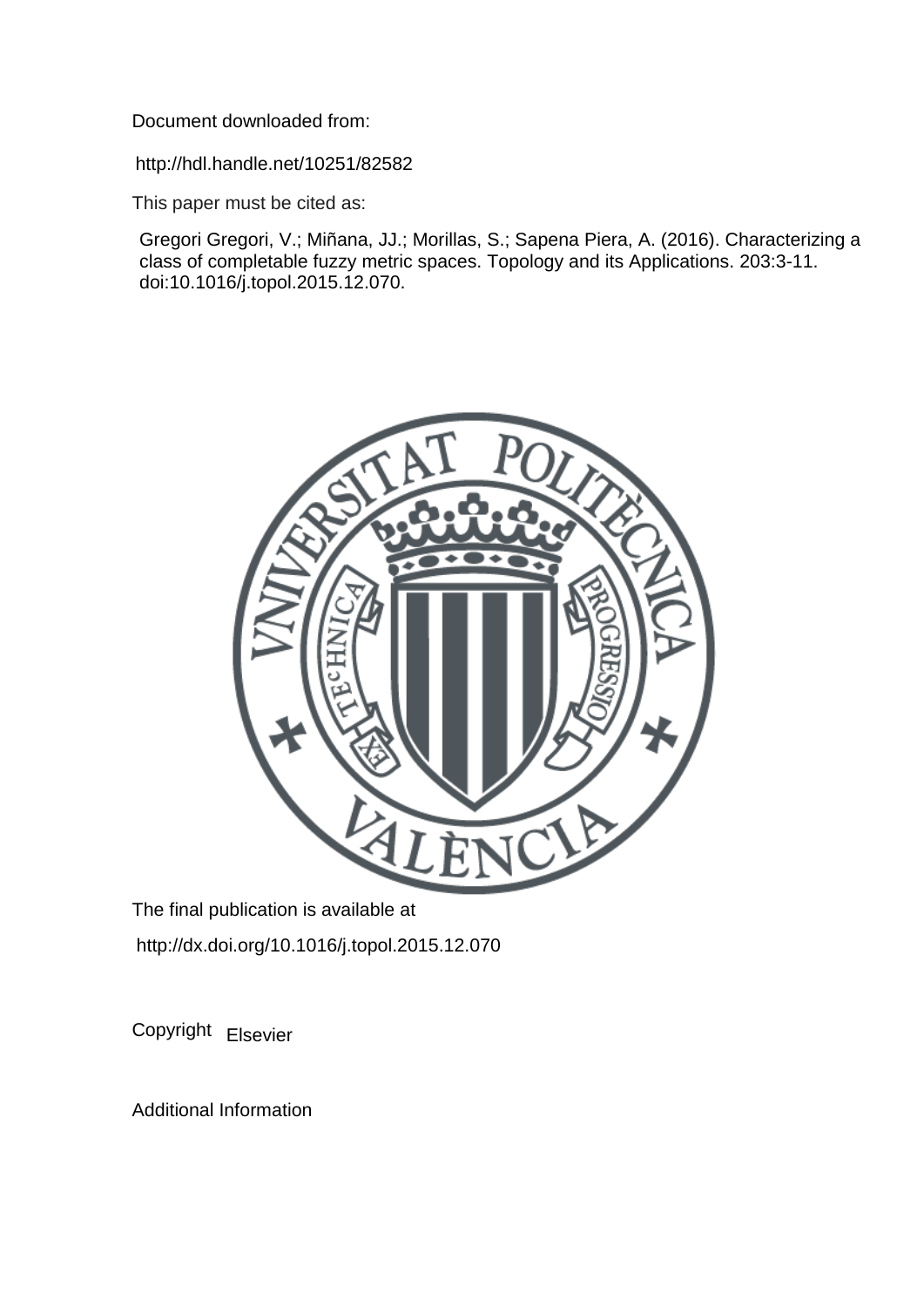# Characterizing a class of completable fuzzy metric spaces

Valentín Gregori<sup>1</sup>, Juan-José Miñana<sup>2</sup>, Samuel Morillas, Almanzor Sapena<sup>3</sup>

Instituto Universitario de Matemática Pura y Aplicada, Universitat Politècnica de València, Camino de Vera s/n 46022 Valencia (SPAIN).

## Abstract

In this paper we give a characterization of the class of completable strong (non-Archimedean) fuzzy metric spaces, in the sense of George and Veeramani.

Keywords: Fuzzy metric space, completable fuzzy metric space, strong (non-Archimedean) fuzzy metric space 2010 MSC: 54A40, 54D35, 54E50

## 1. Introduction

The problem of constructing a satisfactory theory of fuzzy metric spaces has been investigated by several authors from different points of view. Here we use the concept of fuzzy metric space that George and Veeramani [\[1,](#page-13-0) [3\]](#page-13-1) introduced and studied with the help of continuous  $t$ -norms. In [\[2,](#page-13-2) [6\]](#page-13-3), it is proved that the class of topological spaces which are fuzzy metrizable agrees with the class of metrizable spaces. This result allows to restate some classical

Email addresses: vgregori@mat.upv.es (Valentín Gregori), juamiapr@upvnet.upv.es (Juan-José Miñana), smorillas@mat.upv.es (Samuel Morillas), alsapie@mat.upv.es (Almanzor Sapena)

<sup>&</sup>lt;sup>1</sup>Valentín Gregori acknowledges the support of Ministry of Economy and Competitiveness of Spain under Grant MTM 2012-37894-C02-01.

 $2$ Juan José Miñana acknowledges the support of Conselleria de Educación, Formación y Empleo (Programa Vali+d para investigadores en formación) of Generalitat Valenciana, Spain.

<sup>3</sup>Almanzor Sapena acknowledges the support of Ministry of Economy and Competitiveness of Spain under grant TEC2013-45492-R.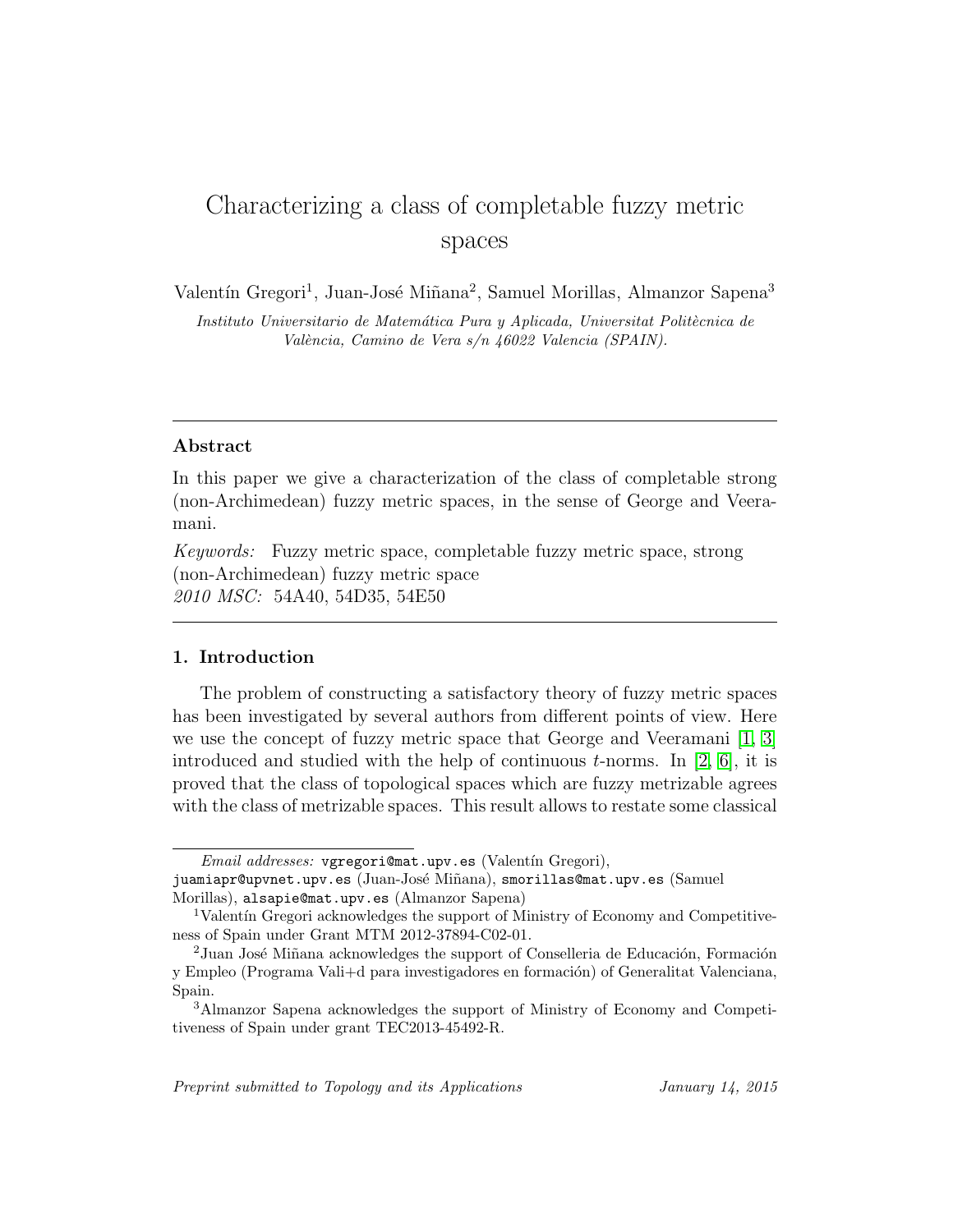theorems on metrics in the realm of fuzzy metric spaces. Nevertheless, the theory of fuzzy metric completion is, in this context, very different from the classical theory of metric completion. Indeed, Gregori and Romaguera proved that there exist fuzzy metric spaces which are not completable [\[7\]](#page-13-4). Later, the same authors gave a characterization of those fuzzy metric spaces that are completable, which we reformulate, for our convenience, as follows:

<span id="page-2-0"></span>**Theorem 1.1.** [\[8\]](#page-14-0) A fuzzy metric space  $(X, M, *)$  is completable if and only if for each pair of Cauchy sequences  $\{a_n\}$  and  $\{b_n\}$  in X the following three conditions are fulfilled:

- (c1)  $\lim_n M(a_n, b_n, s) = 1$  for some  $s > 0$  implies  $\lim_n M(a_n, b_n, t) = 1$  for all  $t > 0$ .
- (c2)  $\lim_n M(a_n, b_n, t) > 0$  for all  $t > 0$ .
- (c3) The assignment  $t \to \lim_n M(a_n, b_n, t)$  for each  $t > 0$  is a continuous function on  $[0,\infty]$ , provided with the usual topology of  $\mathbb{R}$ .

There were in the literature examples of non-completable strong fuzzy metrics that do not satisfy  $(c1)$  or  $(c2)$  [\[7,](#page-13-4) [8\]](#page-14-0), and recently [\[4\]](#page-13-5), the authors have constructed a non-completable fuzzy metric space which does not satisfy  $(c3)$ .

In this paper we first observe that  $(c1) - (c3)$  constitute an independent axiomatic system and then we will proof, after several lemmas, that strong fuzzy metrics satisfy  $(c3)$ , or in other words (Theorem [4.7\)](#page-12-0): A strong fuzzy metric space  $(X, M, *)$  is completable if and only if M satisfies  $(c1)$  and (c2). Several corollaries can be obtained from this theorem, for instance a characterization of completable fuzzy ultrametrics (Corollary [4.9\)](#page-13-6) and also we could obtain that metric spaces admit a unique completion, but we do not insist on it because it is well-known from the properties of the standard fuzzy metric. Several examples illustrate our results.

The structure of the paper is as follows. After the preliminaries section, in Section 3 we prove that  $(c1) - (c3)$  constitute an independent axiomatic system. In Section 4 we give a characterization for the class of completable strong fuzzy metrics.

#### 2. Preliminaries

Definition 2.1. (George and Veeramani [\[1\]](#page-13-0).) A fuzzy metric space is an ordered triple  $(X, M, *)$  such that X is a (non-empty) set,  $*$  is a continu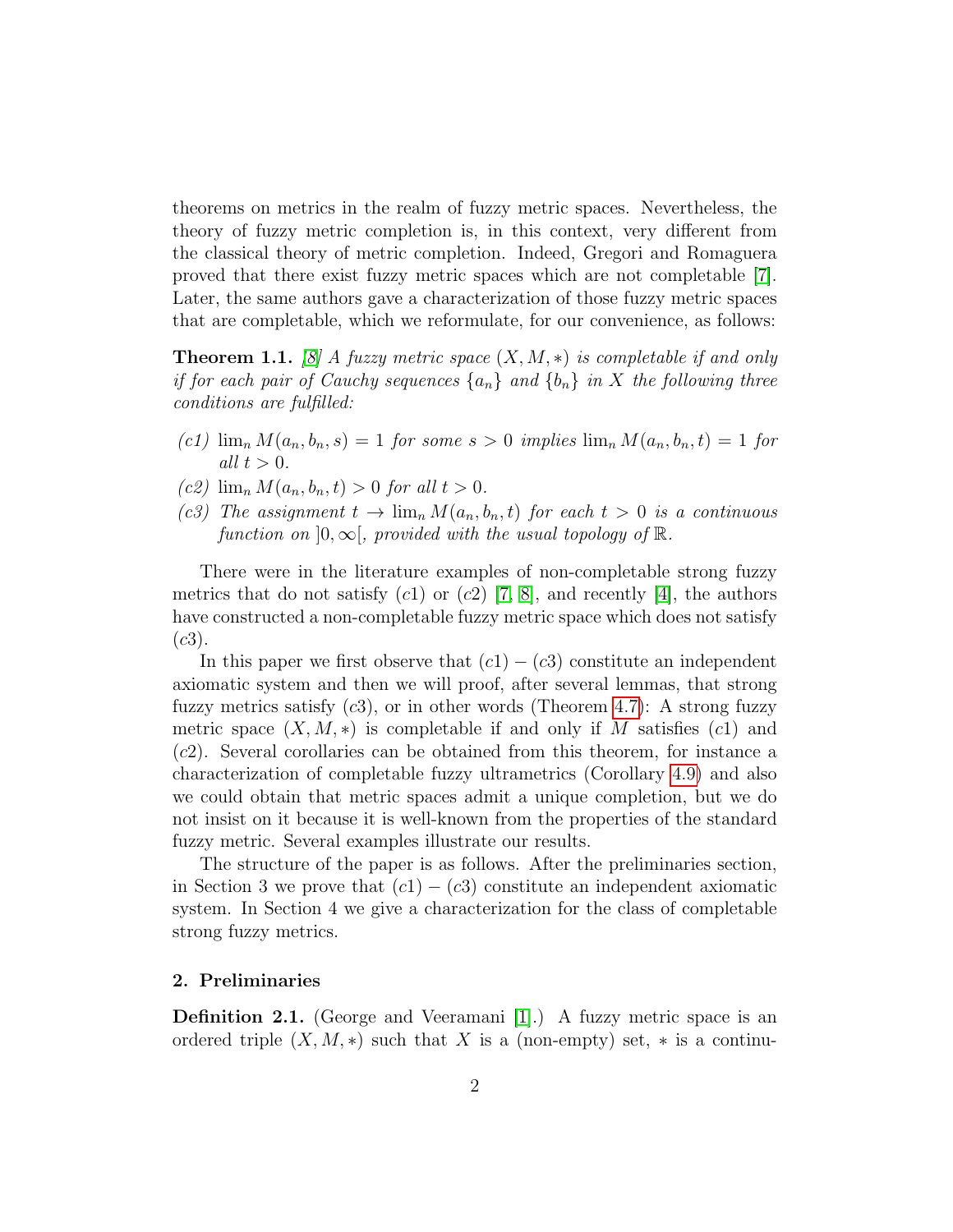ous t-norm and M is a fuzzy set on  $X \times X \times ]0, \infty[$  satisfying the following conditions, for all  $x, y, z \in X$ ,  $s, t > 0$ :

- (GV1)  $M(x, y, t) > 0$
- (GV2)  $M(x, y, t) = 1$  if and only if  $x = y$
- (GV3)  $M(x, y, t) = M(y, x, t)$
- (GV4)  $M(x, y, t) * M(y, z, s) \leq M(x, z, t + s)$
- (GV5)  $M(x, y, z) : ]0, \infty[ \rightarrow ]0, 1]$  is continuous.

If  $(X, M, *)$  is a fuzzy metric space, we will say that  $(M, *)$  (or simply  $M$ ) is a fuzzy metric on X.

<span id="page-3-0"></span>**Remark 2.2.**  $M(x, y, z)$  is non-decreasing for all  $x, y \in X$ .

George and Veeramani proved in [\[1\]](#page-13-0) that every fuzzy metric  $M$  on  $X$ generates a topology  $\tau_M$  on X which has as a base the family of open sets of the form  $\{B_M(x, \epsilon, t) : x \in X, 0 < \epsilon < 1, t > 0\}$ , where  $B_M(x, \epsilon, t) = \{y \in$  $X: M(x, y, t) > 1 - \epsilon$  for all  $x \in X$ ,  $\epsilon \in ]0,1[$  and  $t > 0$ .

Let  $(X, d)$  be a metric space and let  $M_d$  a fuzzy set on  $X \times X \times ]0, \infty[$ defined by

$$
M_d(x, y, t) = \frac{t}{t + d(x, y)}
$$

Then  $(X, M_d, \cdot)$  is a fuzzy metric space, [\[1\]](#page-13-0), and  $M_d$  is called the standard fuzzy metric induced by  $d$ . The topology on  $X$  deduced from  $d$  agrees with  $\tau_{M_d}$ .

**Definition 2.3.** (Gregori and Romaguera [\[8\]](#page-14-0).) A fuzzy metric M on X is said to be stationary if M does not depend on t, i.e., if for each  $x, y \in X$ , the function  $M_{x,y}(t) = M(x, y, t)$  is constant. In this case we write  $M(x, y)$ instead of  $M(x, y, t)$ .

**Definition 2.4.** (Gregori et al. [\[5\]](#page-13-7), Istrățescu [\[9\]](#page-14-1).) A fuzzy metric space  $(X, M, *)$  is said to be strong (non-Archimedean) if for all  $x, y, z \in X$  and all  $t > 0$  satisfies

$$
M(x, z, t) \ge M(x, y, t) * M(y, z, t).
$$

A strong fuzzy metric for the minimum t-norm is called a fuzzy ultrametric.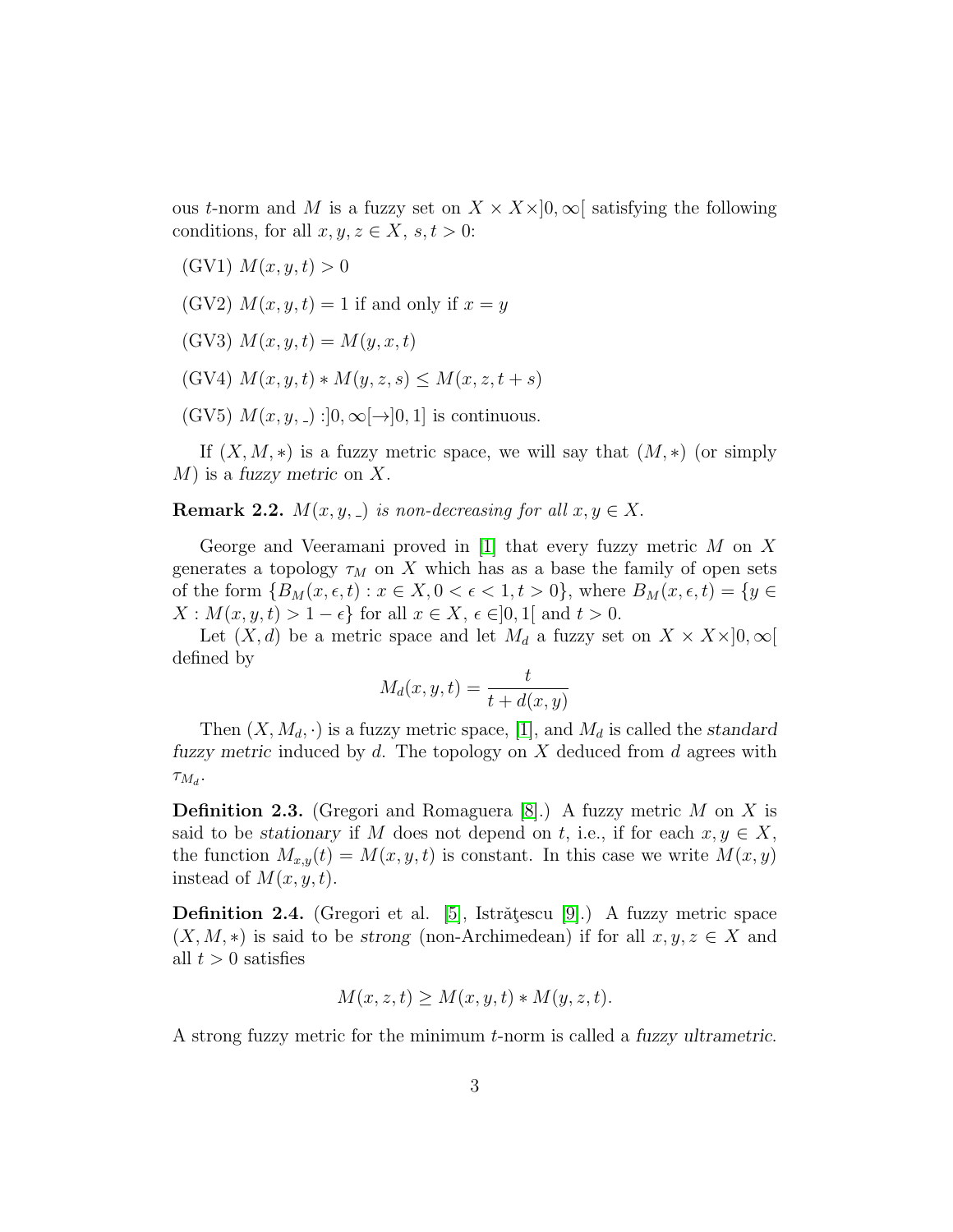**Proposition 2.5.** (George and Veeramani [\[1\]](#page-13-0).) Let  $(X, M, *)$  be a fuzzy metric space. A sequence  $\{x_n\}$  in X converges to x if and only if  $\lim_n M(x_n, x, t) =$ 1, for all  $t > 0$ .

**Definition 2.6.** (George and Veeramani [\[1\]](#page-13-0).) A sequence  $\{x_n\}$  in a fuzzy metric space  $(X, M, *)$  is said to be M-Cauchy, or simply Cauchy, if for each  $\epsilon \in ]0,1[$  and each  $t > 0$  there exists  $n_0 \in \mathbb{N}$  such that  $M(x_n, x_m, t) > 1 - \epsilon$  for all  $n, m \geq n_0$  or, equivalently,  $\lim_{n,m} M(x_n, x_m, t) = 1$  for all  $t > 0$ . X is said to be complete if every Cauchy sequence in  $X$  is convergent with respect to  $\tau_M$ . In such a case M is also said to be complete.

**Definition 2.7.** (Gregori and Romaguera [\[7\]](#page-13-4).) Let  $(X, M, *)$  and  $(Y, N, \diamond)$ be two fuzzy metric spaces. A mapping f from X to Y is said to be an isometry if for each  $x, y \in X$  and  $t > 0$ ,  $M(x, y, t) = N(f(x), f(y), t)$  and, in this case, if f is a bijection,  $X$  and  $Y$  are called isometric. A fuzzy metric completion of  $(X, M)$  is a complete fuzzy metric space  $(X^*, M^*)$  such that  $(X, M)$  is isometric to a dense subspace of  $X^*$ . X is said to be completable if it admits a fuzzy metric completion.

A t-norm  $*$  is called integral (positive) if  $x * y > 0$  whenever  $x, y \in ]0,1]$ .

<span id="page-4-0"></span>**Theorem 2.8.** (Gregori et al. [\[5,](#page-13-7) Theorem 35]) Let  $(X, M, *)$  be a strong fuzzy metric space and suppose that  $*$  is integral. If  $\{x_n\}$  and  $\{y_n\}$  are Cauchy sequences in X and  $t > 0$  then  $\{M(x_n, y_n, t)\}_n$  converges in  $]0, 1]$ .

## 3. Non-completable fuzzy metric spaces

In this section we will show that the axioms  $(c1) - (c3)$  constitute an independent axiomatic system. To that end, we show three examples of noncompletable fuzzy metric space, which do not satisfy anyone of these three axioms but they satisfy the other two.

<span id="page-4-1"></span>**Example 3.1.** (Gregori and Romaguera [\[8,](#page-14-0) Example 2].) Let  $\{x_n\}$  and  $\{y_n\}$  be two strictly increasing sequences of positive real numbers, which converge to 1 with respect to the usual topology of R, with  $A \cap B = \emptyset$ , where  $A = \{x_n : n \in \mathbb{N}\}\$ and  $B = \{y_n : n \in \mathbb{N}\}\$ . Put  $X = A \cup B$  and define a fuzzy set M on  $X \times X \times ]0, \infty[$  by: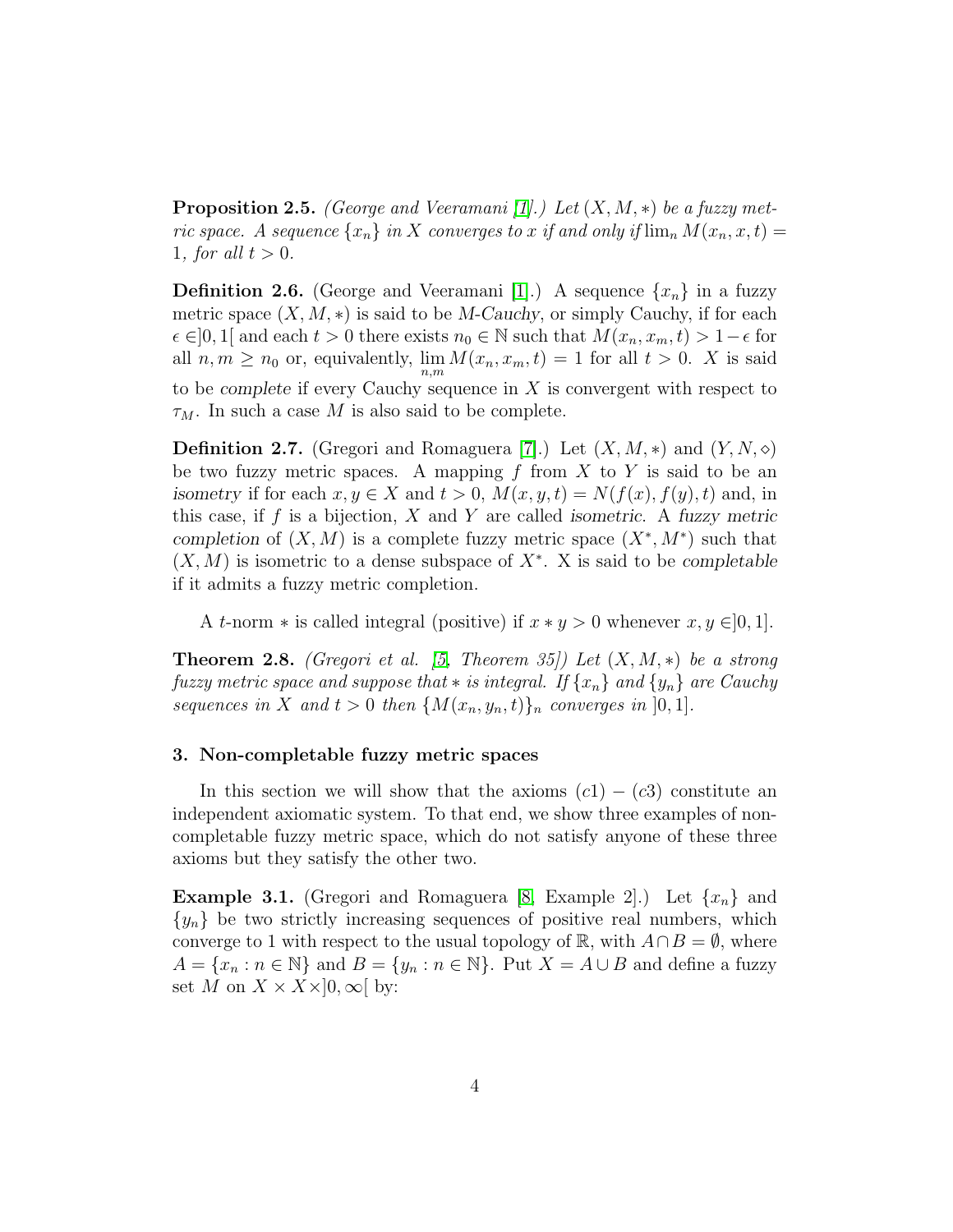$$
M(x_n, x_n, t) = M(y_n, y_n, t) = 1 \text{ for all } n \in \mathbb{N}, t > 0,
$$
  
\n
$$
M(x_n, x_m, t) = x_n \wedge x_m \text{ for all } n, m \in \mathbb{N} \text{ with } n \neq m, t > 0,
$$
  
\n
$$
M(y_n, y_m, t) = y_n \wedge y_m \text{ for all } n, m \in \mathbb{N} \text{ with } n \neq m, t > 0,
$$
  
\n
$$
M(x_n, y_m, t) = M(y_m, x_n, t) = x_n \wedge y_m \text{ for all } n, m \in \mathbb{N}, t \ge 1,
$$
  
\n
$$
M(x_n, y_m, t) = M(y_m, x_n, t) = x_n \wedge y_m \wedge t \text{ for all } n, m \in \mathbb{N}, t \in ]0, 1[.
$$

As pointed out in [\[8\]](#page-14-0), an easy computation shows that  $(X, M, *)$  is a fuzzy metric space, where  $*$  is the minimum t-norm, and it satisfies conditions  $(c2)$ and  $(c3)$  of Theorem [1.1.](#page-2-0) But M does not satisfy condition  $(c1)$  of Theorem [1.1.](#page-2-0) Indeed, in [\[8\]](#page-14-0) it was observed that  $\{x_n\}$  and  $\{y_n\}$  are Cauchy sequences in X such that  $\lim_n M(x_n, y_n, t) = 1$  for all  $t \geq 1$ , but  $\lim_n M(x_n, y_n, t) = t$ for all  $t \in ]0,1[$ .

<span id="page-5-0"></span>**Example 3.2.** (Gregori and Romaguera [\[7,](#page-13-4) Example 2].) Let  $\{x_n\}$  and  $\{y_n\}$ be two sequences of distinct points such that  $A \cap B = \emptyset$ , where  $A = \{x_n :$  $n ≥ 3$ } and  $B = \{y_n : n ≥ 3\}$ . Put  $X = A ∪ B$  and define a fuzzy set M on  $X \times X \times ]0, \infty[$  by:

$$
M(x_n, x_m, t) = M(y_n, y_m, t) = 1 - \left[\frac{1}{n \wedge m} - \frac{1}{n \vee m}\right],
$$

$$
M(x_n, y_m, t) = M(y_m, x_n, t) = \frac{1}{n} + \frac{1}{m},
$$

for all  $n, m \geq 3$ . In [\[7\]](#page-13-4), it was proved that  $(X, M, *)$  is a fuzzy metric space, where  $*$  is the Luckasievicz t-norm  $(a*b = \max\{0, a+b-1\})$ , for which both  ${x_n}_{n\geq 3}$  and  ${y_n}_{n\geq 3}$  are Cauchy sequences. Clearly,

$$
\lim_n M(x_n, y_n, t) = \lim_n \left(\frac{1}{n} + \frac{1}{n}\right) = 0.
$$

Therefore,  $M$  does not satisfy condition  $(c2)$ .

On the other hand,  $M$  is a stationary fuzzy metric on  $X$ , and so it satisfies conditions  $(c1)$  and  $(c3)$ , since, obviously, this two conditions are satisfied for stationary fuzzy metrics.

**Example 3.3.** (Gregori et al. [\[4,](#page-13-5) Proposition 9].) Let d be the usual metric on R restricted to [0, 1] and consider the standard fuzzy metric  $M_d$  induced by d. Put  $X = [0, 1]$  and define a fuzzy set M on  $X \times X \times [0, \infty[$  by

$$
M(x, y, t) = \begin{cases} M_d(x, y, t), & 0 < t \le d(x, y) \\ M_d(x, y, 2t) \cdot \frac{t - d(x, y)}{1 - d(x, y)} + M_d(x, y, t) \cdot \frac{1 - t}{1 - d(x, y)}, & d(x, y) < t \le 1 \\ M_d(x, y, 2t), & t > 1 \end{cases}
$$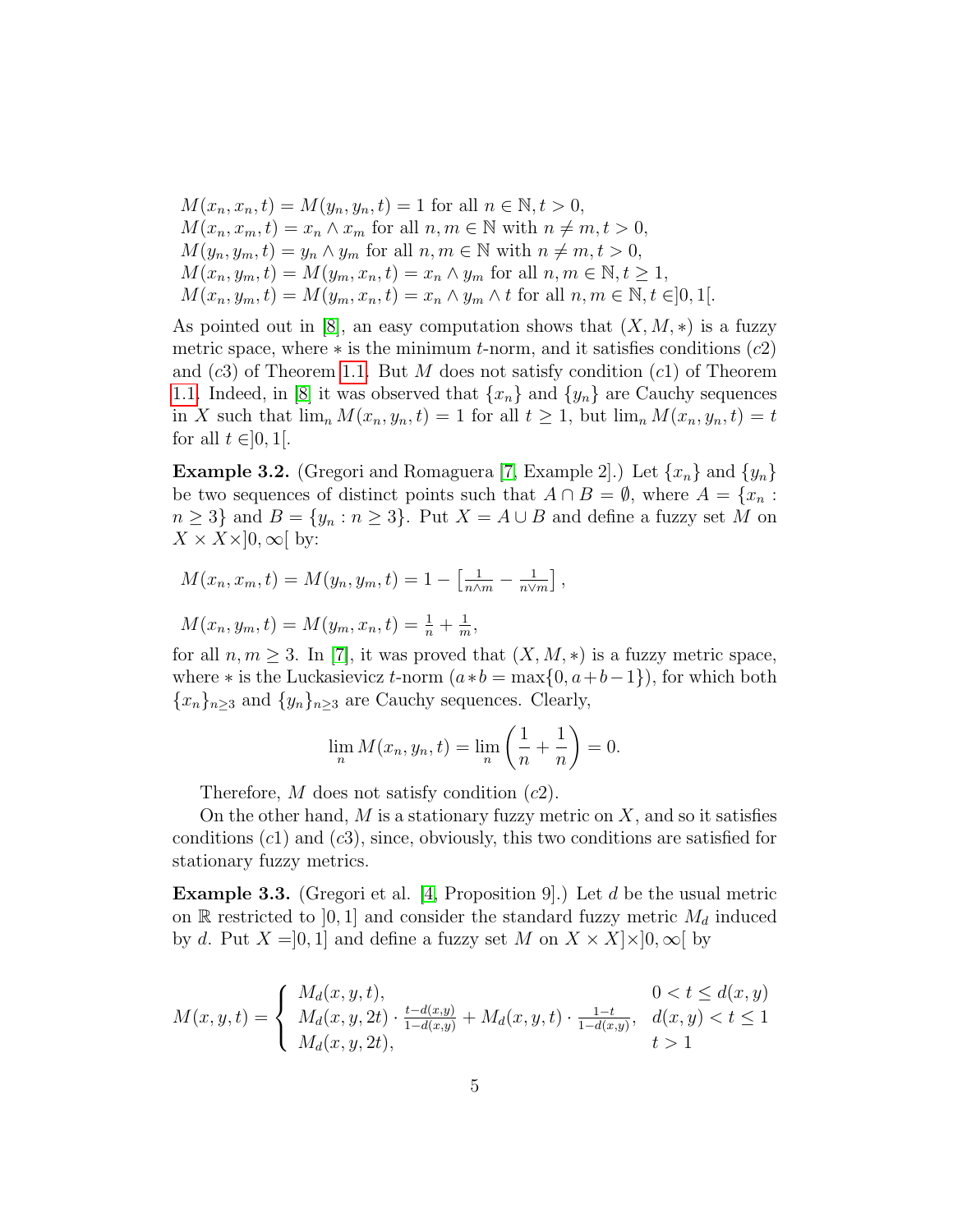In [\[4\]](#page-13-5) it is proved that  $(X, M, *)$  is a fuzzy metric space, where  $*$  is the usual product. Also, it is obtained that for the Cauchy sequences  $\{a_n\}$  and  $\{b_n\}$ in X, given by  $a_n = \frac{1}{n}$  $\frac{1}{n}$  and  $b_n = 1$  for all  $n \in \mathbb{N}$ , the assignment

$$
\lim_{n} M(a_n, b_n, t) = \begin{cases} \frac{t}{t+1}, & 0 < t < 1 \\ \frac{2t}{2t+1}, & t \ge 1 \end{cases}
$$

is a well-defined function on  $]0,\infty[$  which is not continuous at  $t=1$ . Therefore,  $M$  does not satisfy condition  $(c3)$ .

Next, we will see that M satisfies conditions  $(c1)$  and  $(c2)$ .

For proving that M satisfies (c1), we suppose that  $\{a_n\}$  and be  $\{b_n\}$  are two Cauchy sequences in [0, 1] such that  $\lim_{n} M(a_n, b_n, s) = 1$  for some  $s > 0$ . By Remark [2.2,](#page-3-0) we can find  $t_0 > 1$ , with  $t_0 > s$ , such that  $\lim_n M(a_n, b_n, t_0) =$ 1. Then,

$$
\lim_{n} M(a_n, b_n, t_0) = \lim_{n} M_d(a_n, b_n, 2t_0) = \lim_{n} \frac{2t_0}{2t_0 + |a_n - b_n|} = 1
$$

and thus  $\lim_{n} |a_n - b_n| = 0$ . Let  $t > 0$ . We distinguish two cases:

(1) If  $t \in ]0,1]$ , then there exists  $n_0 \in \mathbb{N}$  such that  $|a_n - b_n| < t$  for all  $n \geq n_0$ , since  $\lim_n |a_n - b_n| = 0$ . Then

$$
\lim_{n} M(a_n, b_n, t) = \lim_{n} \left( \frac{2t}{2t + |a_n - b_n|} \cdot \frac{t - |a_n - b_n|}{1 - |a_n - b_n|} + \frac{t}{t + |a_n - b_n|} \cdot \frac{1 - t}{1 - |a_n - b_n|} \right) =
$$

$$
= t + 1 - t = 1
$$

(2) If  $t > 1$ , then

$$
\lim_{n} M(a_n, b_n, t) = \lim_{n} \frac{2t}{2t + |a_n - b_n|} = 1
$$

Therefore,  $\lim_{n} M(a_n, b_n, t) = 1$  for all  $t > 0$ , and so M satisfies (c1).

Now, we will prove that  $M$  satisfies  $(c2)$ . Suppose the contrary, i.e., there exist two Cauchy sequences  $\{a_n\}$  and  $\{b_n\}$  such that  $\lim_n M(a_n, b_n, s) = 0$ for some  $s > 0$ . First, we claim that M-Cauchy sequences are Cauchy for the usual metric d of R restricted to [0, 1]. Indeed, if  $\{a_n\}$  is a Cauchy sequence in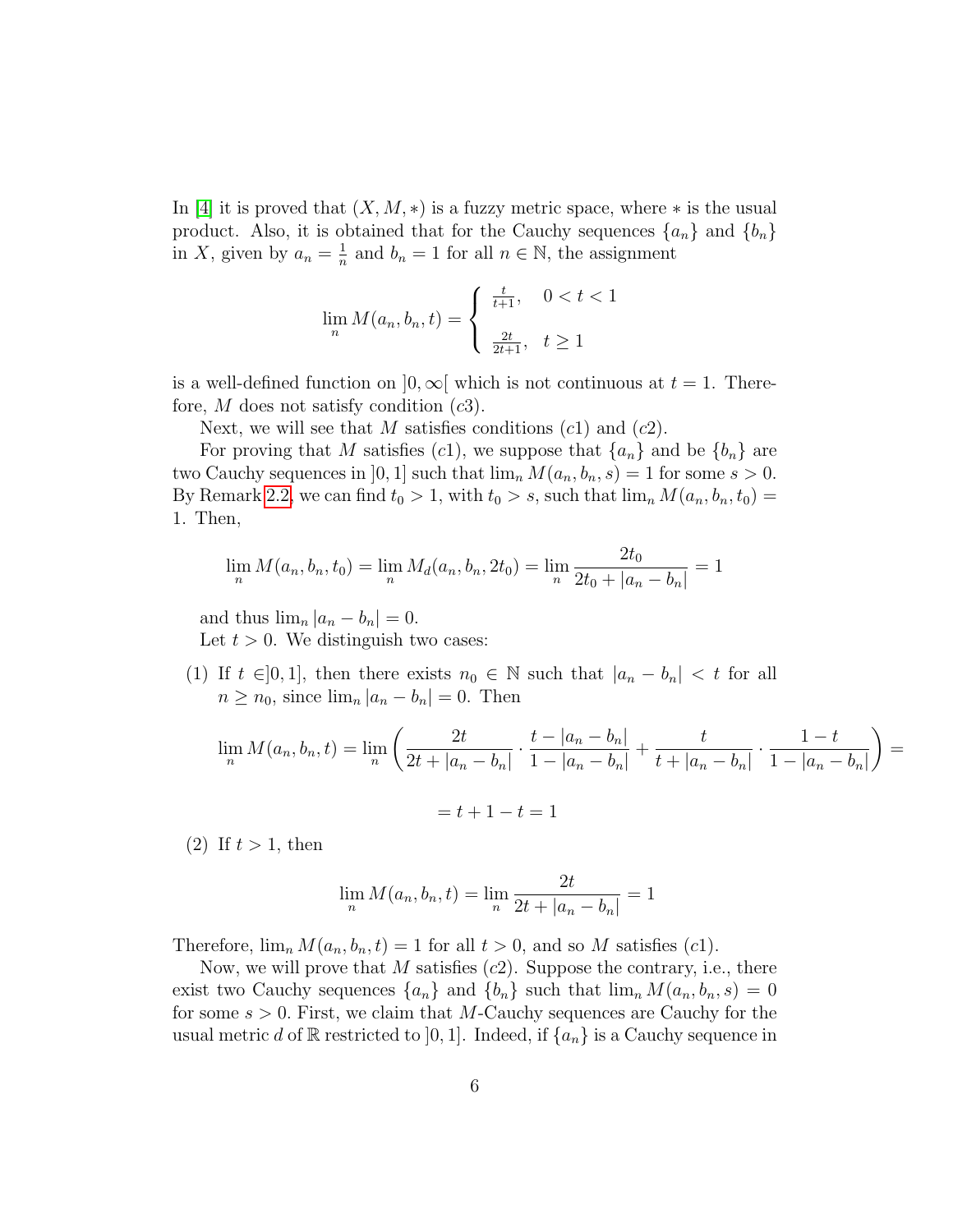$(X, M, *)$ , then  $\lim_{n,m} M(a_n, a_m, t) = 1$  for all  $t > 0$ . In particular, for  $t > 1$ we have that  $\lim_{n,m} M(a_n, a_m, t) = \lim_{n,m} \frac{2t}{2t + |a_n - a_m|} = 1$ , and so  $\lim_{n,m} |a_n - a_m|$  $|a_m| = 0$ , i.e.,  $\{a_n\}$  is Cauchy in  $(\mathbb{R}, d)$ .

Then, there exist  $a, b \in [0, 1]$  such that  $\{a_n\}$  and  $\{b_n\}$  converge to a and b, respectively, for the usual topology of  $\mathbb R$  restricted to [0, 1]. Therefore,  $\lim_{n} |a_n - b_n| = |a - b|.$ 

We distinguish two cases:

(1) Suppose that  $|a - b| = 0$ . Then for  $t_0 > 1$  we have that

$$
\lim_{n} M(a_n, b_n, t_0) = \lim_{n} \frac{2t_0}{2t_0 + |a_n - b_n|} = \frac{2t_0}{2t_0 + |a - b|} = 1.
$$

So  $M(a_n, b_n, t) = 1$  for all  $t > 0$ , since M satisfies condition (c1), a contradiction.

(2) Suppose that  $|a - b| \in ]0,1]$ . Taking into account our assumption and Remark [2.2,](#page-3-0) we can find  $0 < t_0 < |a - b|$ , with  $t_0 < s$ , such that  $\lim_{n} M(a_n, b_n, t_0) = 0$ . Then there exists  $n_0 \in \mathbb{N}$  such that  $|a_n - b_n| > t_0$ for all  $n \geq n_0$ , and so

$$
\lim_{n} M(a_n, b_n, t_0) = \lim_{n} \frac{t_0}{t_0 + |a_n - b_n|} = \frac{t_0}{t_0 + |a - b|} > 0,
$$

a contradiction.

Therefore,  $M$  satisfies  $(c2)$ .

Consequently,  $(c1) - (c3)$  constitute an independent axiomatic system.

#### 4. Completable strong fuzzy metrics

In this section we will show that condition  $(c3)$  in Theorem [1.1](#page-2-0) can be omitted when  $(X, M, *)$  is a strong fuzzy metric space.

We begin this section giving five lemmas.

<span id="page-7-0"></span>**Lemma 4.1.** Let  $(X, M, *)$  be a strong fuzzy metric space and let  $\{a_n\}, \{b_n\}$ be two Cauchy sequences in X. For each  $t > 0$ , the sequence  ${M(a_n, b_n, t)}_n$ converges in [0, 1] with the usual topology of  $\mathbb R$  restricted to [0, 1].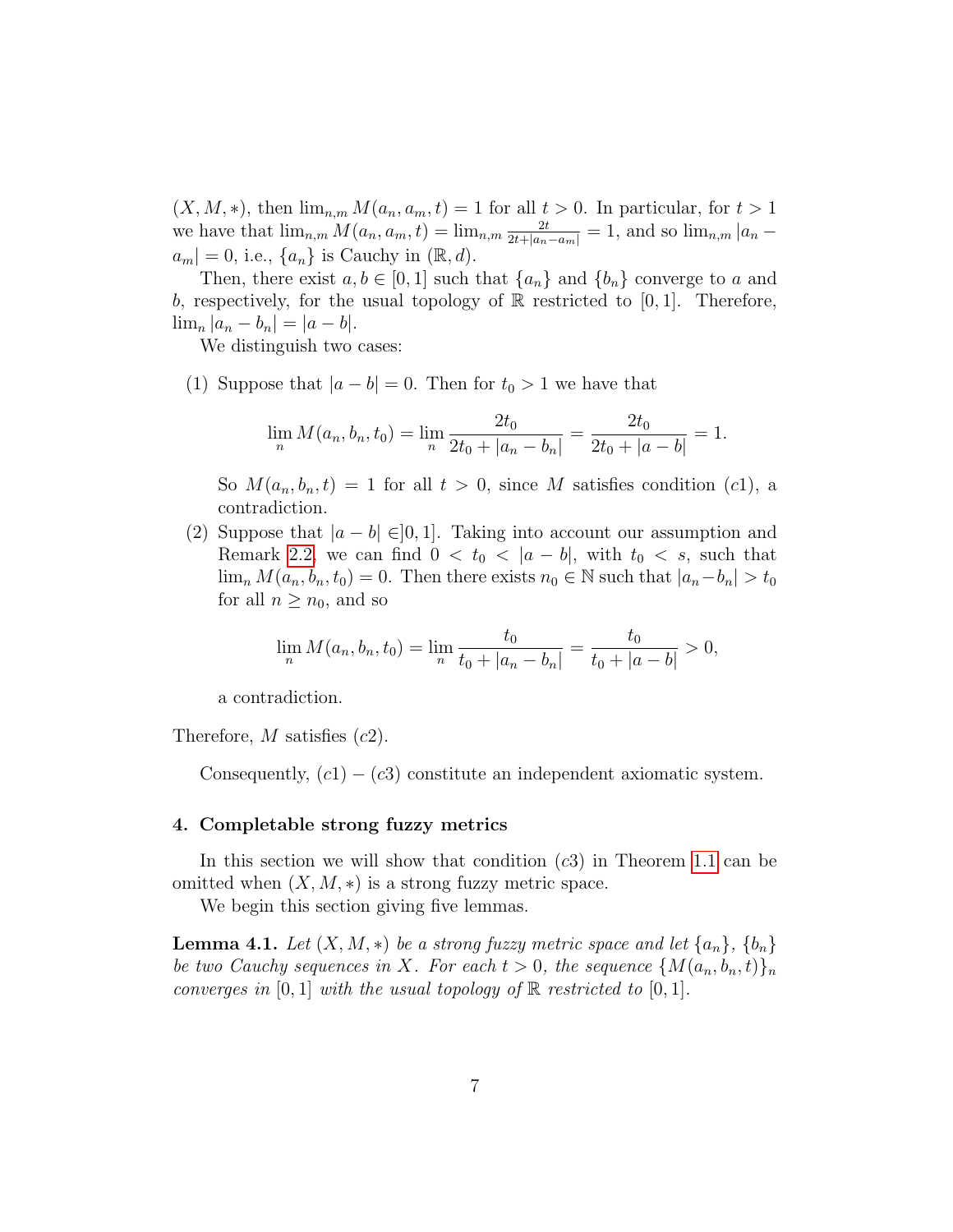# Proof.

Fix  $t > 0$ . Let  $\{a_n\}$  and  $\{b_n\}$  be two Cauchy sequences in X. Since [0, 1] is compact the sequence  $M(a_n, b_n, t) \in [0, 1]$  has a subsequence  $\{M(a_{n_k}, b_{n_k}, t)\}_k$ that converges to some  $c \in [0,1]$ . We will see that  $\{M(a_n, b_n, t)\}_n$  converges to c.

Contrary, suppose that  ${M(a_n, b_n, t)}_n$  does not converge to c. Then, we can find a subsequence  $\{M(a_{m_i}, b_{m_i}, t)\}_i$  of  $\{M(a_n, b_n, t)\}_n$  converging to  $a \in [0, 1]$ , with  $a \neq c$ .

Now, since M is strong, for each  $i, k \in \mathbb{N}$  we have that

$$
M(a_{n_k}, b_{n_k}, t) \ge M(a_{n_k}, a_{m_i}, t) * M(a_{m_i}, b_{m_i}, t) * M(b_{m_i}, b_{n_k}, t)
$$

and taking limit as  $i, k \to \infty$ , we have that

$$
\lim_{k} M(a_{n_k}, b_{n_k}, t) \ge \lim_{i} M(a_{m_i}, b_{m_i}, t).
$$

With a similar argument, we can also obtain

$$
\lim_{i} M(a_{m_i}, b_{m_i}, t) \ge \lim_{k} M(a_{n_k}, b_{n_k}, t).
$$

So,  $c = \lim_k M(a_{n_k}, b_{n_k}, t) = \lim_i M(a_{m_i}, b_{m_i}, t) = a$ , a contradiction. Therefore,  $\lim_n M(a_n, b_n, t) = c$ .

### $\Box$

<span id="page-8-0"></span>**Lemma 4.2.** Let  $(X, M, *)$  be a fuzzy metric space, let  $\{a_n\}$  be a Cauchy sequence in X and let  $\{t_n\}$  be a strictly increasing (decreasing) sequence of positive real numbers converging to  $t_0 > 0$  (for the usual topology of  $\mathbb{R}$ ). Then  $\lim_{n,m} M(a_n, a_m, t_n) = 1.$ 

Proof. It is immediate.  $\Box$ 

<span id="page-8-1"></span>**Lemma 4.3.** Let  $(X, M, *)$  be a strong fuzzy metric space. Let  $\{a_n\}$ ,  $\{b_n\}$  be two Cauchy sequences in X and let  $\{t_n\}$  be a strictly increasing (decreasing) sequence of positive real numbers converging to  $t_0 > 0$  (for the usual topology of  $\mathbb{R}$ ). Then, the sequence  $\{M(a_n, b_n, t_n)\}_n$  converges in  $[0, 1]$ , with the usual topology of  $\mathbb R$  restricted to  $[0, 1]$ .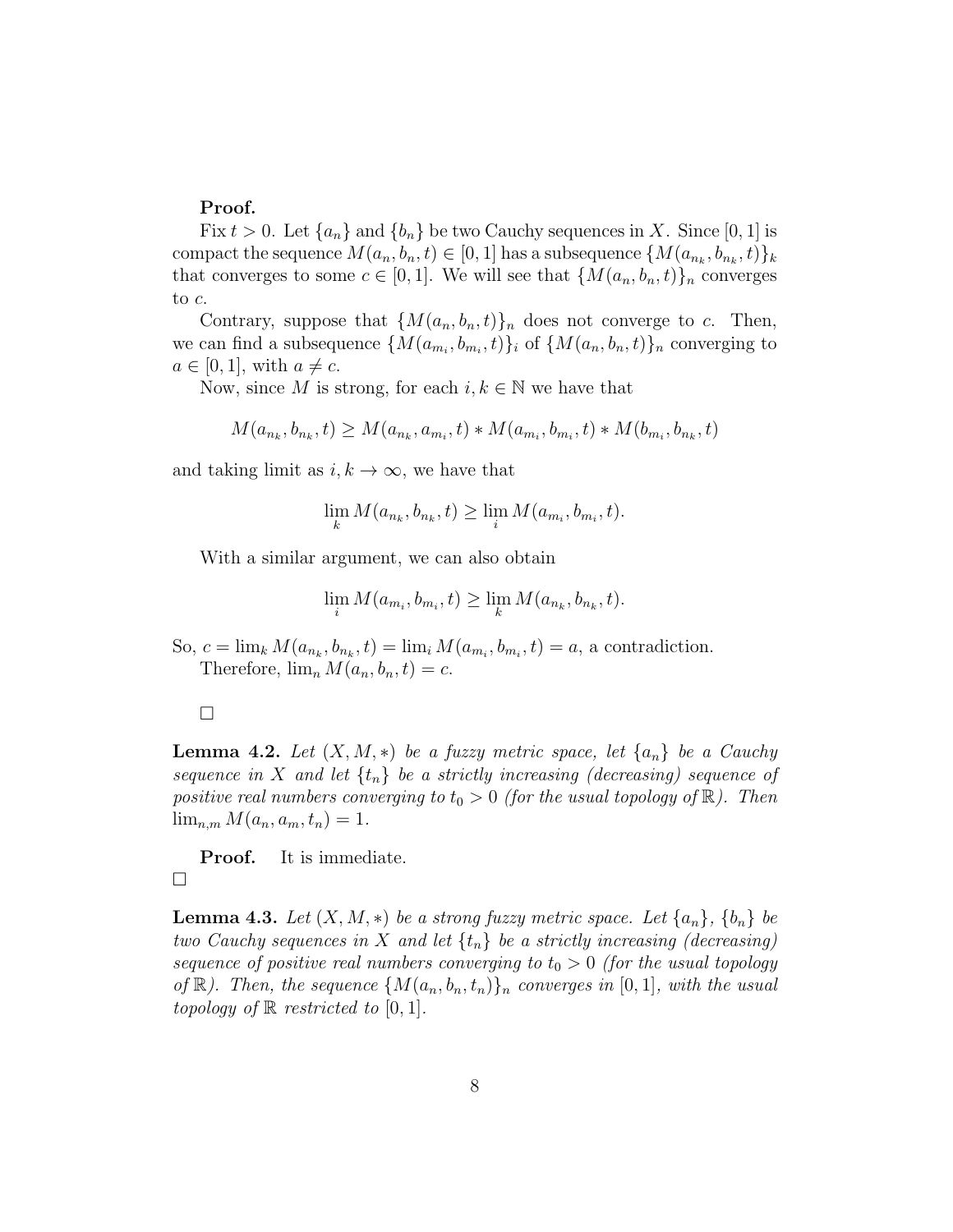**Proof.** Let  $\{a_n\}$ ,  $\{b_n\}$  be two Cauchy sequences in X and let  $\{t_n\}$  be a strictly increasing sequence of positive real numbers converging to  $t_0 > 0$ . Consider the sequence  $\{M(a_n, b_n, t_n)\}_n \subset [0, 1]$ . Since  $[0, 1]$  is compact then, there exists a subsequence  $\{M(a_{n_k}, b_{n_k}, t_{n_k})\}_k$  of  $\{M(a_n, b_n, t_n)\}_n$  converging to  $c \in [0, 1]$ .

Suppose that  $\{M(a_n, b_n, t_n)\}_n$  does not converge to c. Then, we can find a subsequence  $\{M(a_{m_i}, b_{m_i}, t_{m_i})\}_i$  of  $\{M(a_n, b_n, t_n)\}_n$  converging to  $a \in [0, 1]$ , with  $a \neq c$ .

Suppose, without loss of generality, that  $a > c$ . We will construct, by induction, two subsequences  $\{M(a_{n_{k_l}}, b_{n_{k_l}}, t_{n_{k_l}})\}_l$  and  $\{M(a_{m_{i_j}}, b_{m_{i_j}}, t_{m_{i_j}})\}_j$ of  $\{M(a_{n_k}, b_{n_k}, t_{n_k})\}_k$  and  $\{M(a_{m_i}, b_{m_i}, t_{m_i})\}_i$ , respectively, as follows.

Take  $m_{i_1} = m_1 \in \mathbb{N}$ . We can choose  $n_{k_1} \in \mathbb{N}$  such that  $n_{k_1} > m_{i_1}$  and  $t_{n_{k_1}} > t_{m_{i_1}}$  (since  $\{t_{n_k}\}\$ is strictly increasing). By Remark [2.2](#page-3-0) and using that M is strong, we have that

$$
M(a_{n_{k_1}}, b_{n_{k_1}}, t_{n_{k_1}}) \ge M(a_{n_{k_1}}, b_{n_{k_1}}, t_{m_{i_1}}) \ge
$$
  

$$
M(a_{n_{k_1}}, a_{m_{i_1}}, t_{m_{i_1}}) * M(a_{m_{i_1}}, b_{m_{i_1}}, t_{m_{i_1}}) * M(b_{m_{i_1}}, b_{n_{k_1}}, t_{m_{i_1}}).
$$

Now, we choose  $m_{i_2} \in \mathbb{N}$  such that  $m_{i_2} > n_{k_1}$ . Given  $m_{i_2}$ , we can choose  $n_{k_2} \in \mathbb{N}$  such that  $n_{k_2} > m_{i_2}$  and  $t_{n_{k_2}} > t_{m_{i_2}}$ . By Remark [2.2](#page-3-0) and using that M is strong, we have that

$$
M(a_{n_{k_2}}, b_{n_{k_2}}, t_{n_{k_2}}) \ge M(a_{n_{k_2}}, b_{n_{k_2}}, t_{m_{k_2}}) \ge M(a_{n_{k_2}}, a_{m_{k_2}}, t_{m_{k_2}}) * M(a_{m_{k_2}}, b_{m_{k_2}}, t_{m_{k_2}}) * M(b_{m_{k_2}}, b_{n_{k_2}}, t_{m_{k_2}}).
$$

Therefore, by induction on  $j$  we have that

$$
M(a_{n_{k_j}},b_{n_{k_j}},t_{n_{k_j}})\ge
$$

$$
M(a_{n_{k_j}}, a_{m_{i_j}}, t_{m_{i_j}}) * M(a_{m_{i_j}}, b_{m_{i_j}}, t_{m_{i_j}}) * M(b_{m_{i_j}}, b_{n_{k_j}}, t_{m_{i_j}}).
$$

Taking limit as  $j \to \infty$ , by Lemma [4.2](#page-8-0) we have that.

$$
c = \lim_j M(a_{n_{k_j}}, b_{n_{k_j}}, t_{n_{k_j}}) \ge \lim_j M(a_{m_{i_j}}, b_{m_{i_j}}, t_{m_{i_j}}) = a,
$$

a contradiction.

Therefore,  $\lim_n M(a_n, b_n, t_n) = c$ .

If  $\{t_n\}$  is strictly decreasing, it is proved in a similar way.

 $\Box$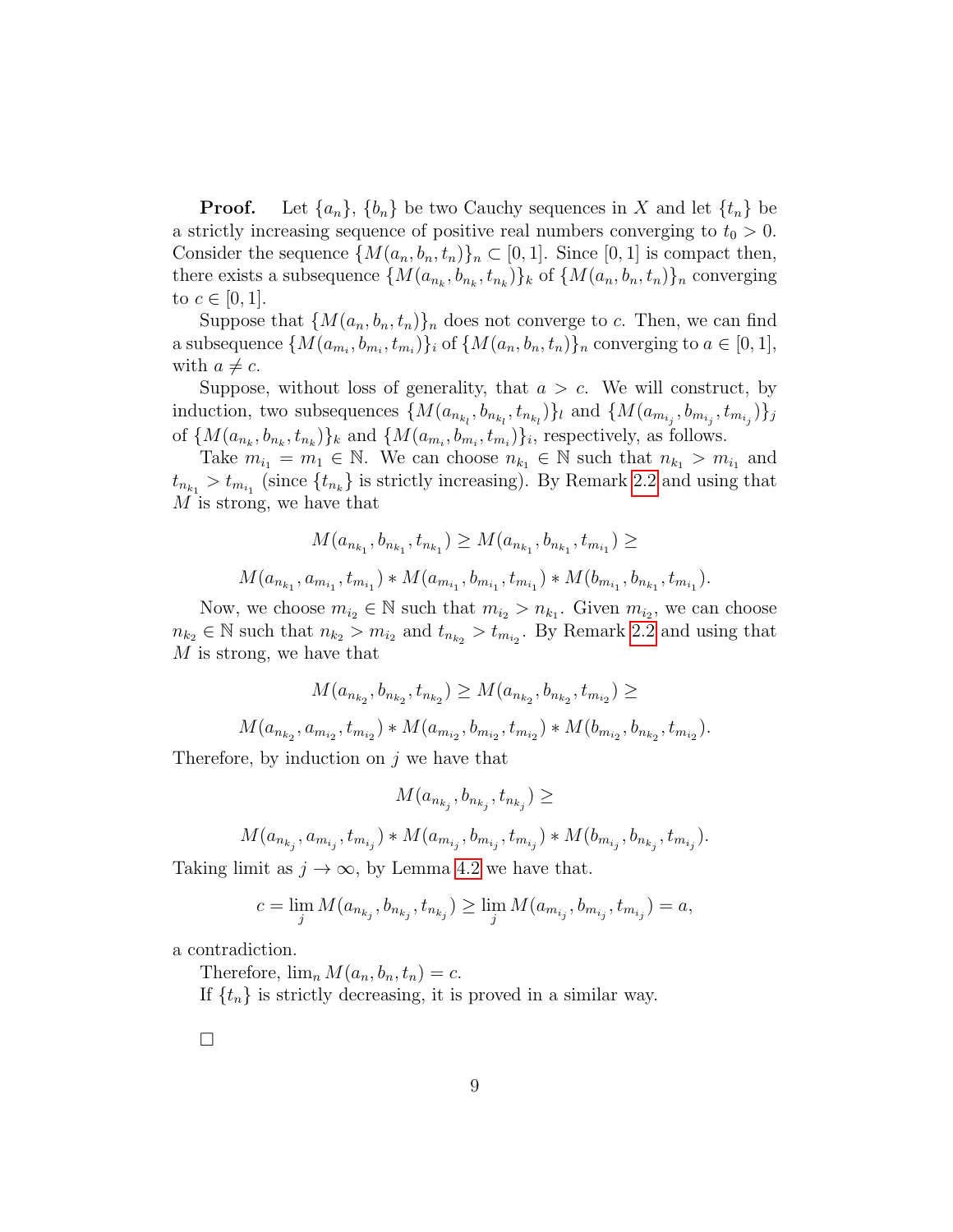<span id="page-10-0"></span>**Lemma 4.4.** Let  $(X, M, *)$  be a strong fuzzy metric space. Let  $\{a_n\}$ ,  $\{b_n\}$ be two Cauchy sequences in X and let  $\{t_n\}$ ,  $\{s_n\}$  be two strictly increasing (decreasing) sequences of positive real numbers converging to  $t_0 > 0$  (for the usual topology of  $\mathbb{R}$ ). Then,  $\lim_n M(a_n, b_n, t_n) = \lim_n M(a_n, b_n, s_n)$ .

**Proof.** Let  $\{a_n\}$ ,  $\{b_n\}$  be two Cauchy sequences in X and let  $\{t_n\}$ ,  $\{s_n\}$ be two strictly increasing sequence of positive real numbers converging to  $t_0 > 0$ . By Lemma [4.3,](#page-8-1) there exist  $a, c \in [0, 1]$  such that  $\lim_n M(a_n, b_n, t_n) =$ a and  $\lim_n M(a_n, b_n, s_n) = c$ . Contrary, suppose that  $\lim_n M(a_n, b_n, t_n) \neq$  $\lim_n M(a_n, b_n, s_n)$ . Suppose, without loss of generality, that  $a < c$ .

In a similar way that in the proof of the above lemma, we will construct two subsequences  $\{M(a_{n_k}, b_{n_k}, t_{n_k})\}_k$  and  $\{M(a_{m_i}, b_{m_i}, s_{m_i})\}_i$  of  $\{M(a_n, b_n, t_n)\}_n$ and  $\{M(a_n, b_n, s_n)\}_n$ , respectively, such that  $t_{n_k} > s_{m_k}$  for all  $k \in \mathbb{N}$  and we have that

$$
M(a_{n_k}, b_{n_k}, t_{n_k}) \ge
$$
  

$$
M(a_{n_k}, a_{m_k}, s_{m_k}) * M(a_{m_k}, b_{m_k}, s_{m_k}) * M(b_{m_k}, b_{n_k}, s_{m_k})
$$

for each  $k \in \mathbb{N}$ .

Taking limit as  $k \to \infty$ , by Lemma [4.2](#page-8-0) we have that

$$
a = \lim_{k} M(a_{n_k}, b_{n_k}, t_{n_k}) \ge \lim_{k} M(a_{m_k}, b_{m_k}, s_{m_k}) = c,
$$

a contradiction.

Therefore,  $\lim_n M(a_n, b_n, t_n) = \lim_n M(a_n, b_n, s_n)$ .

The case in which  $\{t_n\}$  and  $\{s_n\}$  are strictly decreasing is proved in a similar way.

$$
\qquad \qquad \Box
$$

<span id="page-10-1"></span>**Lemma 4.5.** Let  $(X, M, *)$  be a strong fuzzy metric space. Let  $\{a_n\}$ ,  $\{b_n\}$  be two Cauchy sequences in X and let  $\{t_n\}$  be a strictly increasing (decreasing) sequence of positive real numbers converging to  $t_0 > 0$  (for the usual topology of  $\mathbb{R}$ ). Then,  $\lim_{n} M(a_n, b_n, t_n) = \lim_{n} M(a_n, b_n, t_0)$ .

**Proof.** Let  $\{a_n\}$ ,  $\{b_n\}$  be two Cauchy sequences in X and let  $\{t_n\}$  be a strictly increasing sequence of positive real numbers converging to  $t_0 > 0$ .

By Lemma [4.3,](#page-8-1) there exists  $a \in [0,1]$  such that  $\lim_n M(a_n, b_n, t_n) = a$ and by Lemma [4.1,](#page-7-0) there exists  $c \in [0,1]$  such that  $\lim_n M(a_n, b_n, t_0) = c$ . Note that, by Remark [2.2,](#page-3-0) since  $\{t_n\}$  is strictly increasing converging to  $t_0$ , we have that for each  $n \in \mathbb{N}$  we have that  $M(a_n, b_n, t_n) \leq M(a_n, b_n, t_0)$  and so  $a \leq c$ .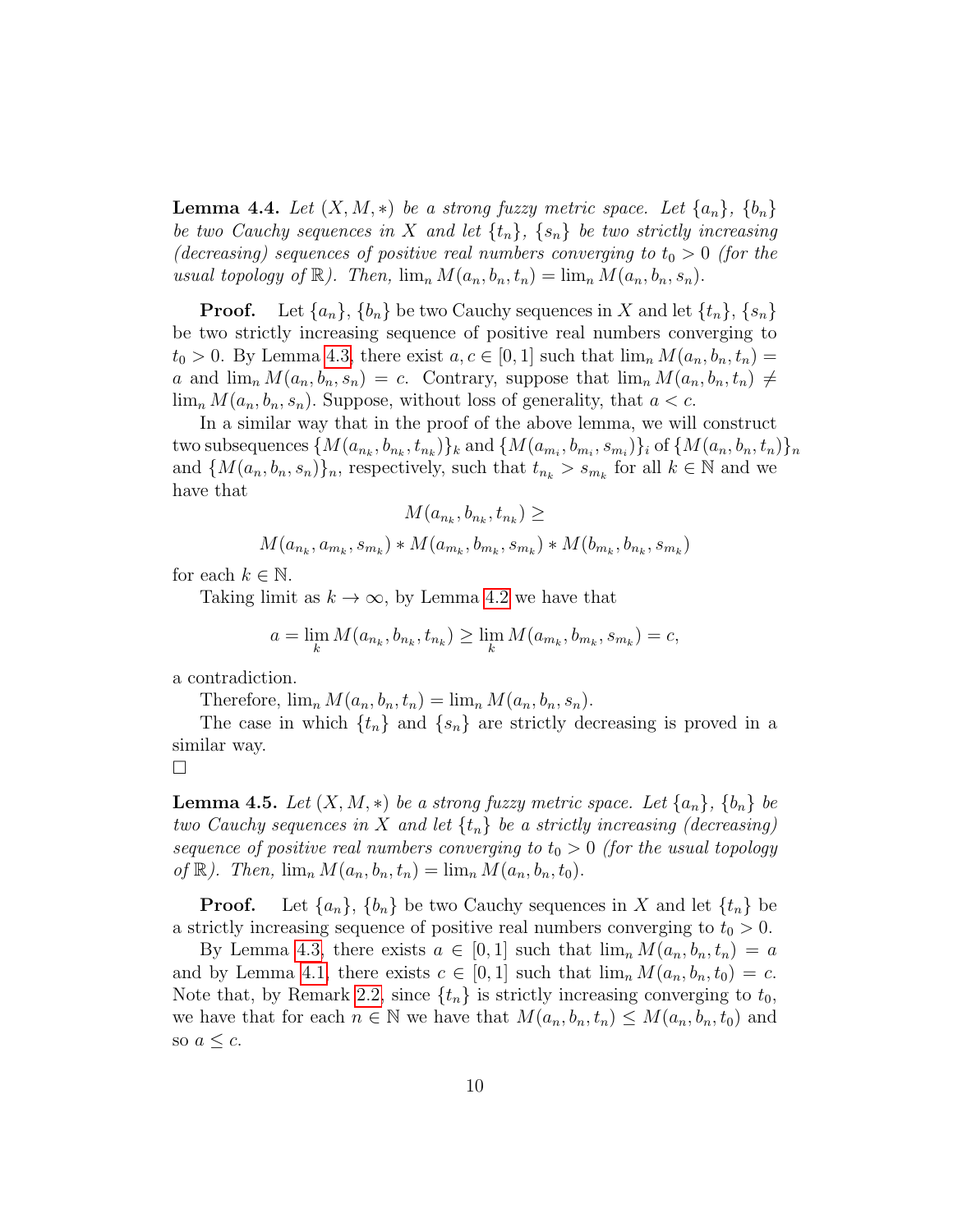Since  $\lim_n M(a_n, b_n, t_0) = c$ , for each  $\epsilon \in ]0,1[$ , with  $\epsilon < c$ , we can find  $n_{\epsilon} \in \mathbb{N}$  such that  $M(a_{n_{\epsilon}}, b_{n_{\epsilon}}, t_0) \in ]c - \epsilon/2, c + \epsilon/2[$ . By axiom  $(GV5)$  we can find  $\delta_{n_{\epsilon}} > 0$  such that  $M(a_{n_{\epsilon}}, b_{n_{\epsilon}}, t) \in ]c - \epsilon, c + \epsilon[$  for each  $t \in ]t_0 - \delta_{n_{\epsilon}}, t_0[$ .

Suppose that  $c > a$ . Taking into account the last paragraph, we will construct a sequence  $\{M(a_{n_k},b_{n_k},s_k)\}_k$ , where  $\{a_{n_k}\}$  and  $\{b_{n_k}\}$  are subsequences of  $\{a_n\}$  and  $\{b_n\}$ , respectively, converging to c, as follows.

Let  $i_1 \in \mathbb{N}$ , with  $\frac{1}{i_1} < \min\{c, t_0\}$ , then there exist  $n_1 \in \mathbb{N}$  and  $s_1 \in$  $]t_0-\frac{1}{i_1}$  $\frac{1}{i_1}$ ,  $t_0$ [ such that  $M(a_{n_1}, b_{n_1}, s_1) > c - \frac{1}{i_1}$  $\frac{1}{i_1}$ . Choose  $i_2 \in \mathbb{N}$ , with  $\frac{1}{i_2} < t_0 - s_1$ , then we can find  $n_2 \in \mathbb{N}$ , with  $n_2 > n_1$  and  $s_2 \in ]t_0 - \frac{1}{i_2}$  $\frac{1}{i_2}$ ,  $t_0$ , such that  $M(a_{n_2}, b_{n_2}, s_2) > c - \frac{1}{i_2}$  $\frac{1}{i_2}$ . Thus, in this way by induction on k, we construct the sequence  $\{M(a_{n_k}, b_{n_k}, s_k)\}_k$ , which obviously satisfies  $\lim_k M(a_{n_k}, b_{n_k}, s_k) =$ c. On the other hand,  $\{s_k\}$  is a strictly increasing sequence of positive real numbers converging to  $t_0$ . Therefore, by Lemma [4.4](#page-10-0)  $\lim_k M(a_{n_k}, b_{n_k}, r_k) = c$ for each strictly increasing sequence  $\{r_k\}$  of positive real numbers converging to  $t_0$ . In particular, if we consider the subsequence  $\{t_{n_k}\}$  of  $\{t_n\}$ , then  $\lim_k M(a_{n_k}, b_{n_k}, t_{n_k}) = c$ , a contradiction, since  $\lim_n M(a_n, b_n, t_n) = a < c$ .

Therefore,  $\lim_n M(a_n, b_n, t_n) = c$ .

The case of  $\{t_n\}$  strictly decreasing is proved in a similar way.

 $\Box$ 

<span id="page-11-0"></span>**Theorem 4.6.** Let  $(X, M, *)$  be a strong fuzzy metric space, and let  $\{a_n\}$ ,  ${b_n}$  be two Cauchy sequences in X. Then the assignment

$$
t \to \lim_n M(a_n, b_n, t), \text{ for each } t > 0
$$

is a continuous function on  $[0,\infty[$  provided with the usual topology of  $\mathbb{R}$ .

**Proof.** Let  $\{a_n\}$  and  $\{b_n\}$  be two Cauchy sequences in X. By Lemma [4.1,](#page-7-0) the assignment  $t \to \lim_n M(a_n, b_n, t)$  for each  $t > 0$ , is a well-defined function on  $]0,\infty[$  to  $[0,1]$ .

Next, we will see that this function is continuous. First we see that for each  $t > 0$  the mentioned function is left-continuous.

Fix  $t_0 > 0$ . By Lemma [4.1,](#page-7-0) we have that there exists  $c \in [0, 1]$  such that  $\lim_n M(a_n, b_n, t_0) = c$ . We distinguish two cases:

(1) Suppose that  $c = 0$ . By Remark [2.2](#page-3-0) and Lemma [4.1](#page-7-0) we have that  $\lim_n M(a_n, b_n, s) = 0$  for all  $s \in ]0, t_0[$ . So, the function  $t \to \lim_n M(a_n, b_n, t)$ is left-continuous at  $t_0$ .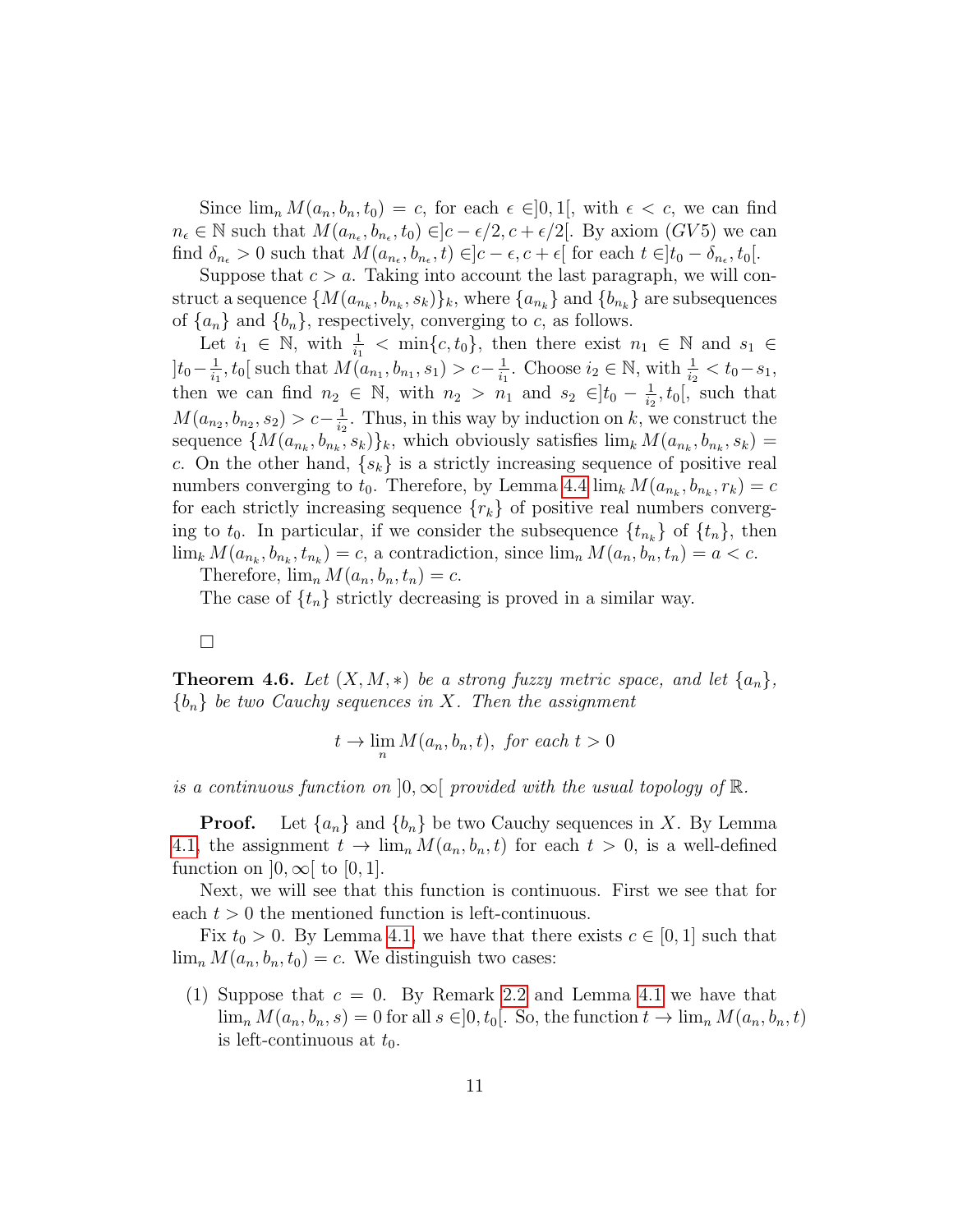(2) Suppose that  $c \in ]0,1]$ . Contrary, suppose the function  $t \to \lim_n M(a_n, b_n, t)$ is not left-continuous at  $t_0$ .

Then, there exists  $\epsilon_0 \in ]0,1]$  such that for each  $\delta \in ]0, t_0[$  we can find  $t_\delta \in$  $]t_0 - \delta, t_0[$  such that  $b_\delta = \lim_n M(a_n, b_n, t_\delta) \notin ]c - \epsilon_0, c + \epsilon_0[$ . Note that, by Remark [2.2,](#page-3-0)  $b_{\delta} \leq c$  and so  $b_{\delta} < c - \epsilon_0$ .

On the other hand, given  $t_\delta \in ]t_0-\delta, t_0[$ , since  $\lim_n M(a_n, b_n, t_\delta) = b_\delta < c \epsilon_0$ , for  $\epsilon_0/2$  we can find  $n(\delta) \in \mathbb{N}$  such that  $M(a_n, b_n, t_\delta) \in ]b_\delta - \epsilon_0/2, b_\delta + \epsilon_0/2[$ for each  $n \geq n(\delta)$ . Therefore,  $M(a_n, b_n, t_\delta) < c - \epsilon_0/2$  for each  $n \geq n(\delta)$ .

Now, we will construct a sequence  $\{M(a_{n_k}, b_{n_k}, t_k)\}_k$ , where  $\{a_{n_k}\}\$  and  ${b_{n_k}}$  are subsequences of  ${a_n}$  and  ${b_n}$ , respectively, as follows.

Consider  $i_1 \in \mathbb{N}$ , with  $\frac{1}{i_1} < t_0$ . We can find  $t_1 \in ]t_0 - \frac{1}{i_1}$  $\frac{1}{i_1}$ ,  $t_0$  [ such that  $\lim_n M(a_n, b_n, t_1) < c - \epsilon_0$ . Then, we can find  $n(i_1) \in \mathbb{N}$  such that  $M(a_n, b_n, t_1) < c - \epsilon_0/2$  for each  $n \ge n(i_1)$ . We choose  $n_1 = n(i_1)$ .

Consider now,  $i_2 \in \mathbb{N}$ , with  $\frac{1}{i_2} \in ]t_1, t_0[$ . We can find  $t_2 \in ]t_0 - \frac{1}{i_2}$  $\frac{1}{i_2}$ ,  $t_0$ [ such that  $\lim_n M(a_n, b_n, t_2) < c - \epsilon_0$ . Then, we can find  $n(i_2) \in \mathbb{N}$  such that  $M(a_n, b_n, t_2) < c - \epsilon_0/2$  for each  $n \geq n(i_2)$ . We choose  $n_2 \geq n(i_2)$ , with  $n_2 > n_1$ .

So, by induction on k we construct the sequence  $\{M(a_{n_k}, b_{n_k}, t_k)\}_k$ , where  ${a_{n_k}}$  and  ${b_{n_k}}$  are subsequences of  ${a_n}$  and  ${b_n}$ , respectively, such that  $M(a_{n_k}, b_{n_k}, t_k)$  <  $c - \epsilon_0/2$  for each  $k \in \mathbb{N}$ . Also,  $\{t_k\}$  is a strictly increasing sequence of positive real numbers converging to  $t_0$ . Therefore, by Lemma [4.5,](#page-10-1) we have that  $\lim_k M(a_{n_k}, b_{n_k}, t_k) = \lim_k M(a_{n_k}, b_{n_k}, t_0)$  $\lim_n M(a_n, b_n, t_0) = c$ , a contradiction.

So, the above assignment is a left-continuous function at  $t_0$ .

In a similar way it is proved that  $t \to \lim_n M(a_n, b_n, t)$  is right-continuous at  $t_0$  using a strictly decreasing sequence  $\{t_n\}$  converging to  $t_0$  and thus it is continuous at  $t_0$ .

Hence, the assignment  $t \to \lim_n M(a_n, b_n, t)$  is a continuous function on  $|0,\infty|$ .

**Theorem 4.7.** A strong fuzzy metric space  $(X, M, *)$  is completable if and only if for each pair of Cauchy sequences  $\{a_n\}$  and  $\{b_n\}$  in X the following conditions are fulfilled:

- (c1)  $\lim_n M(a_n, b_n, s) = 1$  for some  $s > 0$  implies  $\lim_n M(a_n, b_n, t) = 1$  for all  $t > 0$ .
- $(c2)$   $\lim_{n} M(a_n, b_n, t) > 0$  for all  $t > 0$ .

<span id="page-12-0"></span> $\Box$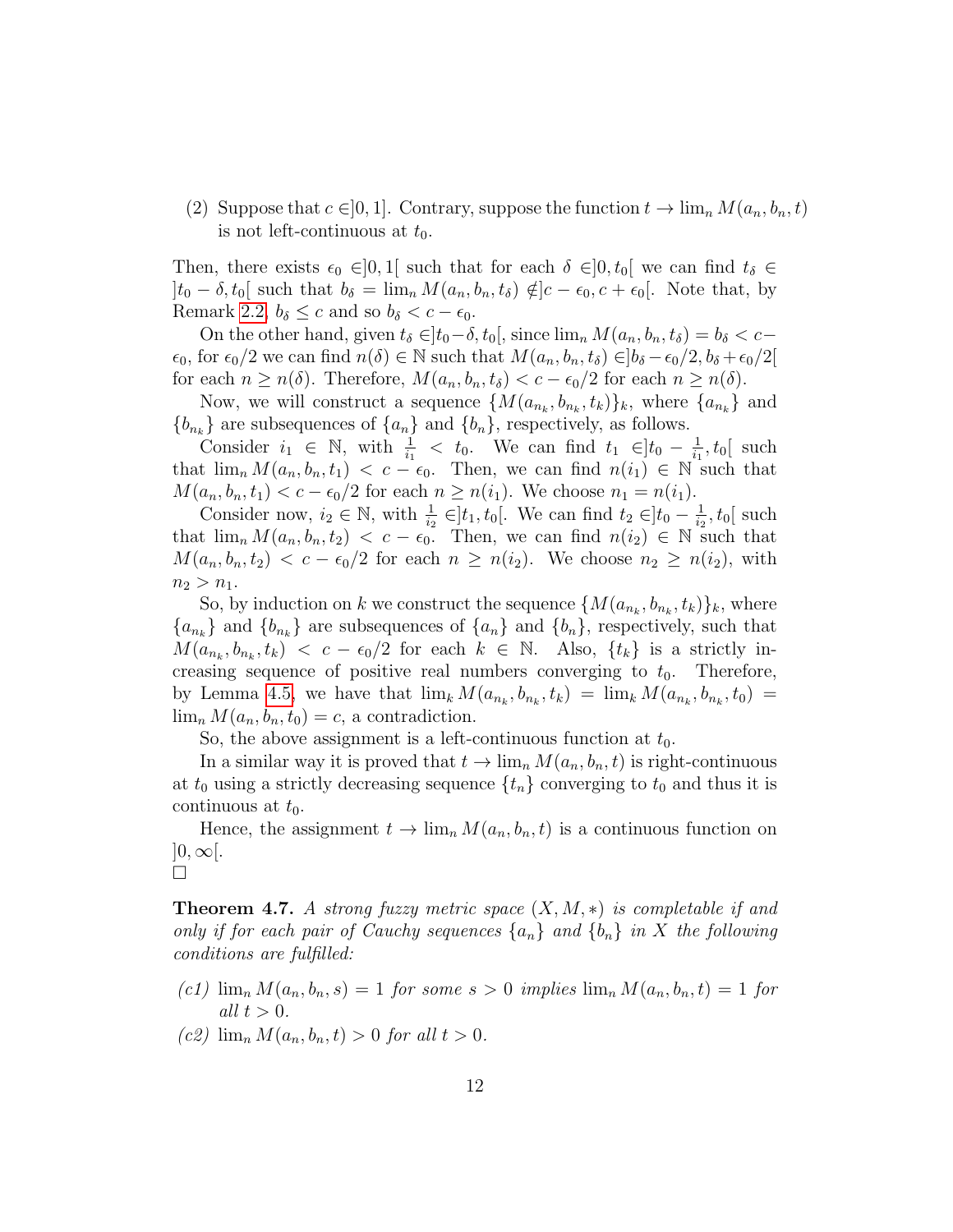**Proof.** The proof is immediate using Theorem [4.6](#page-11-0) and Theorem [1.1.](#page-2-0)  $\Box$ 

By Theorem [2.8](#page-4-0) and the fact that the minimum  $t$ -norm is integral, the following corollaries are immediate.

**Corollary 4.8.** Let  $(X, M, *)$  be a strong fuzzy metric space and suppose that  $\ast$  is integral. Then  $(X, M, \ast)$  is completable if and only if for each pair of Cauchy sequences  $\{a_n\}$  and  $\{b_n\}$  in X the condition (c1) is satisfied.

<span id="page-13-6"></span>Corollary 4.9. Let  $(X, M, *)$  be a fuzzy ultrametric space. Then  $(X, M, *)$ is completable if and only if for each pair of Cauchy sequences  $\{a_n\}$  and  $\{b_n\}$ in X the condition  $(c1)$  is satisfied.

Remark 4.10. We cannot remove the condition that ∗ is integral in Corollary ?? as shows Example [3.2.](#page-5-0) In addition, the fuzzy metric of Example [3.1](#page-4-1) is a non-completable fuzzy ultrametric which does not satisfy  $(c1)$ .

Acknowledgements. The authors are very grateful to the reviewers for their valuable suggestions.

- <span id="page-13-0"></span>[1] A. George, P. Veeramani, On some results in fuzzy metric spaces, Fuzzy Sets and Systems 64 (1994) 395-399.
- <span id="page-13-2"></span>[2] A. George, P. Veeramani, Some theorems in fuzzy metric spaces, The Journal of Fuzzy Mathematics 3 (1995) 933-940.
- <span id="page-13-1"></span>[3] A. George, P. Veeramani, On some results of analysis for fuzzy metric spaces, Fuzzy Sets and Systems 90 (1997) 365-368.
- <span id="page-13-5"></span>[4] V. Gregori, J.J. Mi˜nana, S. Morillas, On completable fuzzy metric spaces, Fuzzy Sets and Systems (2014), http://dx.doi.org/10.1016/j.fss.2014.07.009
- <span id="page-13-7"></span>[5] V. Gregori, S. Morillas, A. Sapena, On a class of completable fuzzy metric spaces, Fuzzy Sets and Systems 161 (2010) 2193-2205.
- <span id="page-13-3"></span>[6] V. Gregori, S. Romaguera, Some properties of fuzzy metric spaces, Fuzzy Sets and Systems 115 (2000) 485-489.
- <span id="page-13-4"></span>[7] V. Gregori, S. Romaguera, On completion of fuzzy metric spaces, Fuzzy Sets and Systems 130 (2002) 399-404.